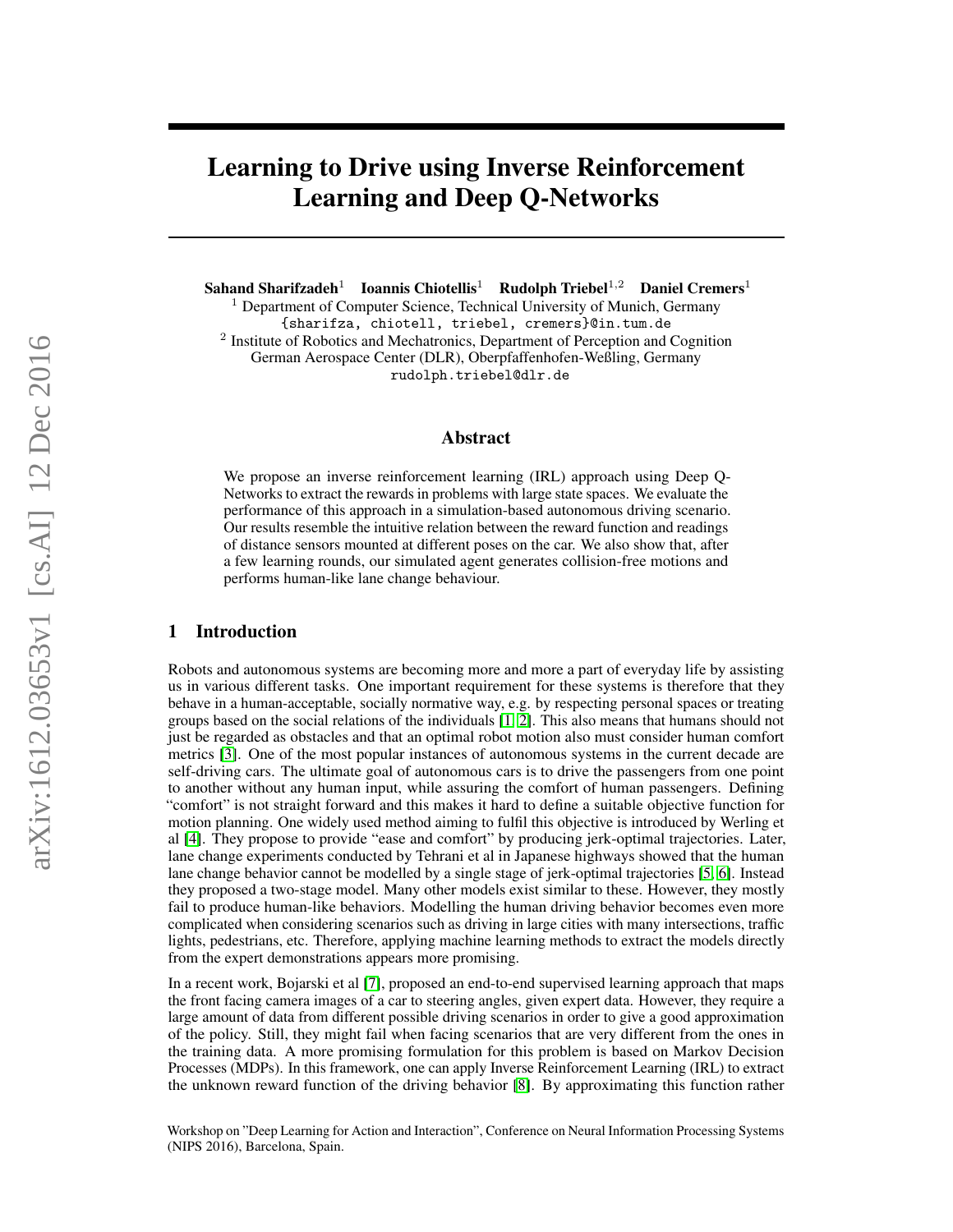than directly learning the state-action pairs in a supervised fashion, one can handle new scenarios better. Finding the reward function of an MDP using IRL is proposed by Ng and Russel [\[8\]](#page-5-7) and further improved by Abbeel and Ng [\[9\]](#page-5-8). Since then, several variations of IRL have been proposed such as Bayesian IRL [\[10\]](#page-5-9), maximum entropy based methods [\[11\]](#page-5-10) and max margin prediction [\[12\]](#page-5-11). Most of the recent methods have been inspired by these works. For example, Wulfmeier et al [\[13\]](#page-5-12) proposed a maximum entropy based approach that handles nonlinear reward functions using deep neural networks. However, most of these approaches are limited to small state spaces that cannot fully describe real-world driving scenarios. One of the main reasons is the difficulty of applying the Reinforcement Learning (RL) step in large state spaces. While solving the RL has been effectively addressed by Mnih et al using Deep Q-Networks (DQN) [\[14\]](#page-5-13), to the best of our knowledge, it has not been used in IRL methods before.

In this paper, we address the exploding state space problem and build upon the projection-based IRL method by [\[9\]](#page-5-8) using DQN. We implemented a highway driving simulator and evaluated the performance of our approach by analyzing the extracted rewards. The evaluation is presented in the Section [3.](#page-2-0)

## 2 Problem Formulation

A Markov Decision Process (MDP) is defined as the tuple  $(S, A, T, \gamma, R)$ , where S and A are the state and action spaces, T is the transition matrix,  $\gamma \in [0, 1]$  is the discount factor and  $R : S \times A \to \mathbb{R}$ is the reward function. A *policy*  $\pi : S \to A$  maps a state to an action. It can also be seen as a probability distribution over actions at each state. A *value* or *state-value* function  $V^{\pi}(s_0)$  is defined as the expected discounted future reward if we start from initial state  $s_0$  and act according to policy  $\pi$ :

<span id="page-1-1"></span>
$$
V^{\pi}(s_0) = E[\Sigma_t \gamma^t R(s_t) | \pi]
$$
\n(1)

The discount factor applies the amount of uncertainty that we have about the future rewards. The action-value function  $Q$  represents the value that we can gain if we start from state  $s<sub>0</sub>$  and take action a, thereby applying policy  $\pi$ :

$$
Q(s_0, a) = E[\Sigma_t \gamma^t R(s_t) | \pi, a]
$$
\n(2)

The motion planning problem can be formulated as a Markov Decision Process, in which finding the optimal action-value function is the goal. However, similar to many other real-world applications, the transition probabilities and the reward function are unknown. Given expert demonstrations, IRL methods have been shown to effectively find the underlying reward function and consequently, the action-value function. In order to apply such approaches to large state spaces, we propose using DQN [\[14\]](#page-5-13) as the Reinforcement Learning step in the inner loop. Previously, using neural networks to approximate the Q-function has been shown to cause instabilities or divergence[\[15\]](#page-6-0). In order to address these problems, Mnih et al proposed two key ideas [\[14\]](#page-5-13). First, to randomly sample training data from the sequence of past experiences ("experience replay"). Second, to separately train a copy of the Q-network using predictions of the original network and only periodically replace the original network with the copy. Here, we apply this approach to the projection-based IRL method [\[9\]](#page-5-8) but other IRL techniques can also benefit from it.

Given expert demonstrations, we want to generate policies  $\pi$  whose values are close to the value of the expert policies  $\pi_E$ :

$$
||V^{\pi}(s_0) - V^{\pi_E}(s_0)|| \le \epsilon \tag{3}
$$

Every state  $s_i$  is spanned by d-dimensional feature vectors  $\phi(s_i)$  such as speed, acceleration, sensor readings, etc. The reward function is defined as a weighted linear combination of these features:

<span id="page-1-0"></span>
$$
R(s_i) = w \cdot \phi(s_i), \qquad (4)
$$

where  $w \in \mathbb{R}^d$  is the weight vector and  $||w|| \leq 1$ . Plugging [\(4\)](#page-1-0) into [\(1\)](#page-1-1), we get

$$
V^{\pi}(s_0) = w \cdot E[\Sigma_t \gamma^t \phi(s_t) | \pi]
$$
\n(5)

Furthermore, feature expectations are defined as:

$$
\mu(\pi) = E[\Sigma_t \gamma^t \phi(s_t) | \pi]. \tag{6}
$$

Thus, the problem is reduced to generating trajectories whose feature expectations are similar to those of the expert. Abbeel  $&$  Ng proposed an iterative projection-based method to solve it [\[9\]](#page-5-8). In this paper, we propose to use DQN in the RL step of their algorithm. The details of our method are given in Algorithm [1.](#page-2-1)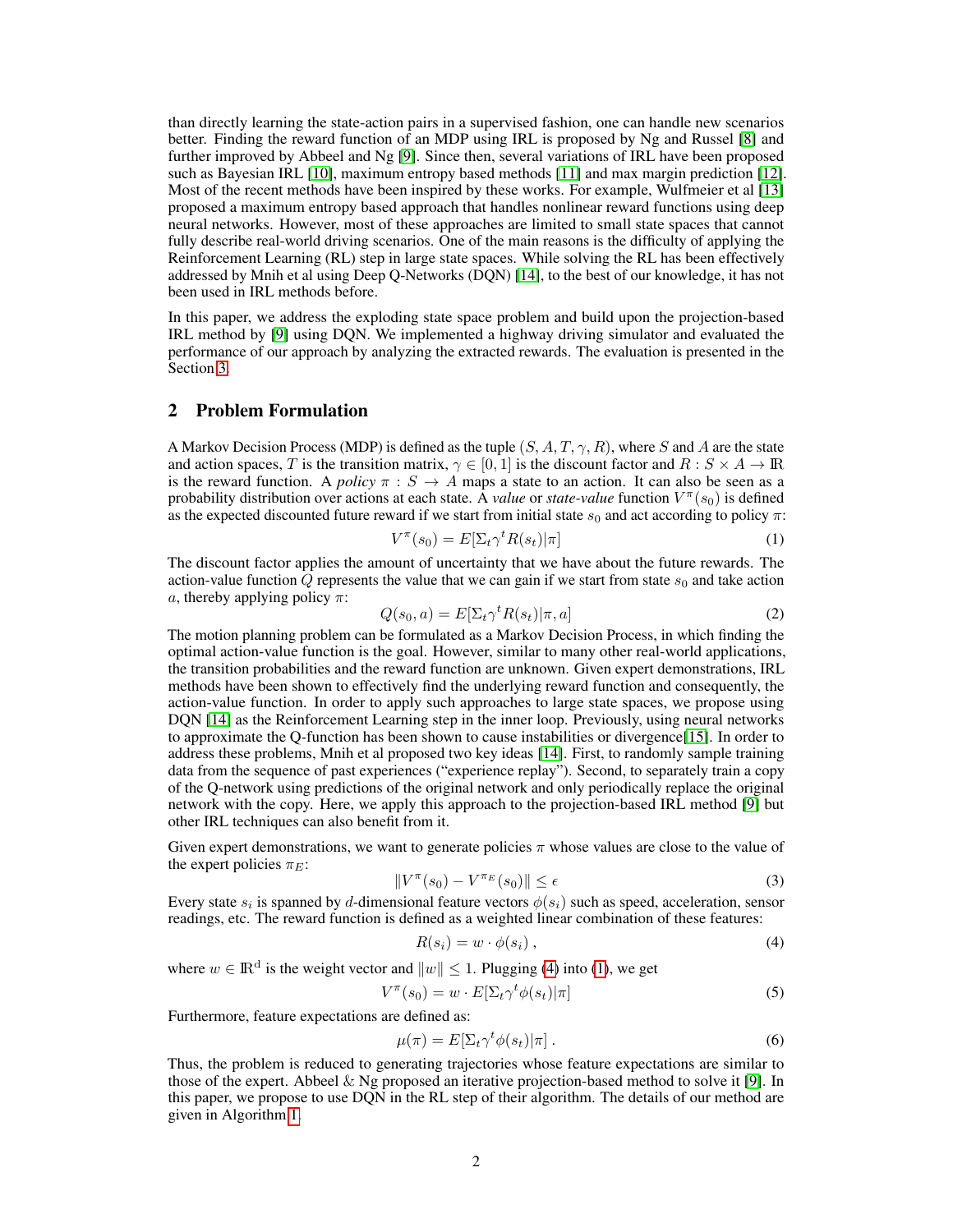#### Algorithm 1: Projection-based IRL using DQN

1. Randomly initialize the parameters of DQN and some policy  $\pi^{(0)}$ , compute or approximate its features expectations  $\mu^{(0)}$ , and set  $w^{(1)} = \mu_E - \mu^{(0)}$ ,  $\bar{\mu}^{(0)} = \mu^{(0)}$  and  $i = 2$ .

2. Set 
$$
\bar{\mu}^{(i-1)} = \bar{\mu}^{(i-2)} + \frac{(\mu^{(i-1)} - \bar{\mu}^{(i-2)})^T (\mu_E - \bar{\mu}^{(i-2)})}{(\mu^{(i-1)} - \bar{\mu}^{(i-2)})^T (\mu^{(i-1)} - \bar{\mu}^{(i-2)})} (\mu^{(i-1)} - \bar{\mu}^{(i-2)})
$$

3. Set  $w^{(i)} = \mu_E - \bar{\mu}^{(i-1)}$  and  $t^{(i)} = ||w||_2$ .

4. If  $t^{(i)} \leq \epsilon$ , terminate

- 5. Update the DQN using  $R = (w^{(i)})^T \phi$  and compute the optimal policy  $\pi^{(i)}$ .
- 6. Compute or estimate features expectations  $\mu^{(i)}$  of the newly extracted policy.
- <span id="page-2-1"></span>7. Set  $i = i + 1$  and go to step 2.

## <span id="page-2-0"></span>3 Evaluation

In this section, we present the evaluation results of the proposed approach. We considered the driving scenario in a highway and implemented a simulator for collecting expert trajectories and testing. The simulating environment was programmed in Python. The user interface is shown in Figure [2](#page-3-0) on the right side. The red car is the agent being trained to drive. The dynamics of this car are implemented based on the single track model [\[16\]](#page-6-1), with three degrees of freedom. The Deep Q-network architecture used in our approach is shown in Figure [1.](#page-2-2) It consists of an input layer of features, 2 fully connected hidden layers with 160 units each and rectifying nonlinear units, followed by a fully connected output layer to the actions.



<span id="page-2-2"></span>Figure 1: The architecture of the proposed Deep Q-Network. The input is the set of features and the output layer consists of three possible actions to steer left, steer right or not steer.

In these experiments we used 13 sensors. The sensors had a maximum sensing radius 64% of the environment length, discretized to 16 bins of equal size. Each feature  $\phi_k$ , indicated whether or not there was an obstacle in the interval of each bin. If the sensor was not sensing any obstacles, the maximum possible reading distance was assigned to it. Therefore, we had a total of 208 binary features which gave rise to  $2^{52}$  possible states.

In the driving experiments by [\[9\]](#page-5-8), the car could only have discrete transitions to the lane on its left or right. However, in our experiments, we allowed steering with three different angles  $(0, \frac{\pi}{12}, -\frac{\pi}{12})$ giving rise to more realistic, continuous transitions. For simplification in our experiments we set the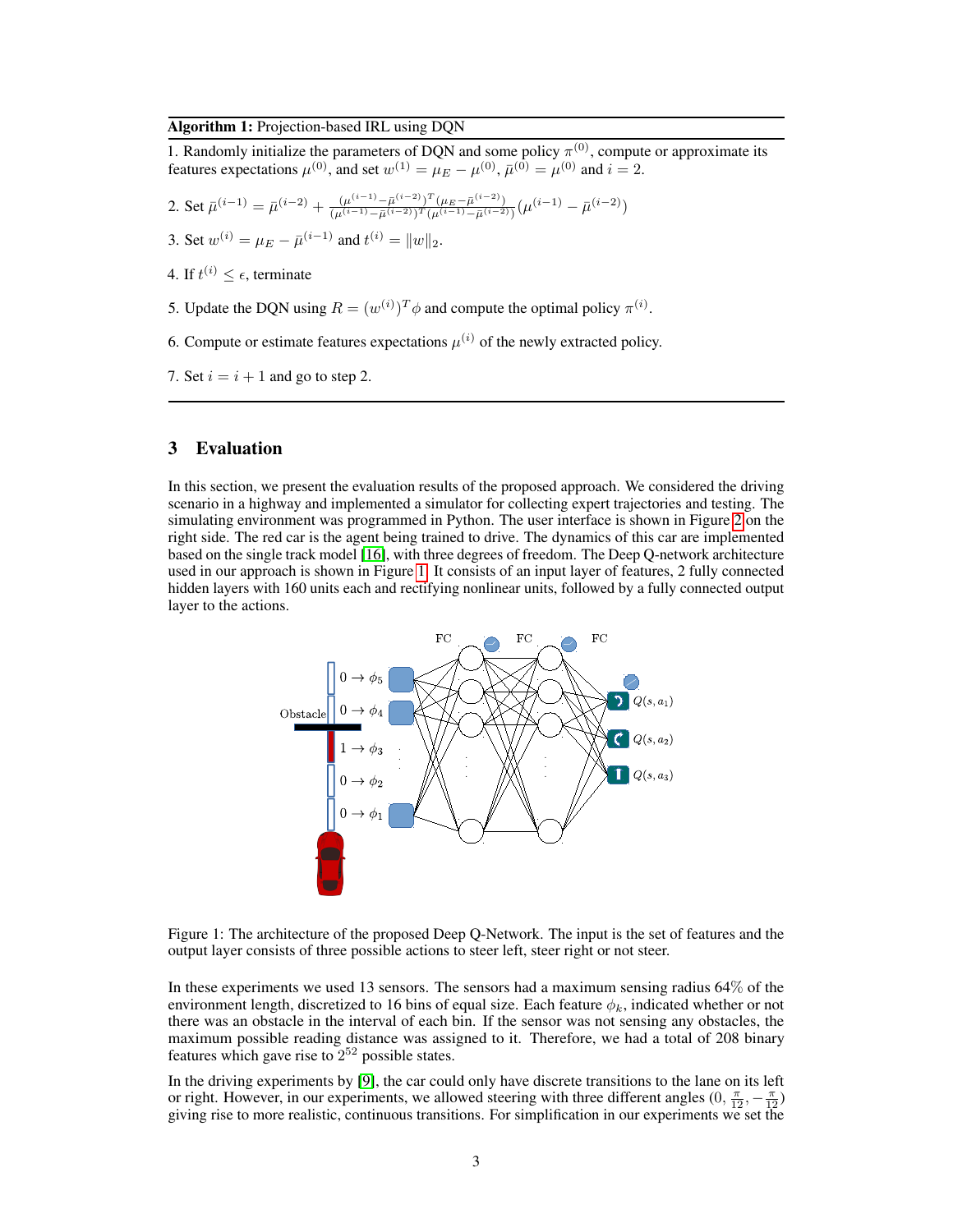acceleration to zero. The highway in our experiments had 3 lanes and at most two other cars could appear in front of the agent. For training, we collected 90 expert demonstrations from this setup.

The algorithm achieved satisfactory results after only 6 IRL iterations with 3000 inner loop iterations each. Since we did not have access to the true reward function of driving, we evaluated our proposed algorithm in the following ways:

a. Analyzing the extracted weights: The extracted weights for features from 7 sensors are plotted in Figure [2.](#page-3-0) The color-code guide of each sensor is shown in the upper right corner. As shown in this figure, there is a nonlinear relationship between readings of the same sensor and their extracted weights. This means that if the sensor readings had not been discretized into binary features, the algorithm would not have been able to capture the weights correctly. We have represented the



<span id="page-3-0"></span>Figure 2: Weights extracted using the IRL algorithm plotted for features of 7 sensors. Each sensor has been assigned a color which is shown in the right corner.

maximum weight of features for each sensor with blue dots. As one can see, for Sensor 0 (blue), the higher the reading is, the larger the weight is. Meaning, the agent learns to keep as far away from the obstacles as possible. In the optimal state, where the car stays as far away from all obstacles and walls, the sensor readings form an ellipse. Therefore, as the angle of the sensor from the vertical axis increases, the reward weights peak at a smaller distance.

Another notable observation is that Sensor 6 (side sensor), gets the highest weight when reading the smallest distance from the obstacles. The explanation is that at this distance, the car is placed next to a highway wall. This has been the expert's preference in the demonstrations. This reward weight immediately drops when the reading is increased, which perfectly explains that staying in the lanes is preferable to driving between the lanes. The same can be observed for most of the other sensors. Note that some of the distances were never read by the sensors during the experiments and the extracted weights for these cases is 0. For example Sensors 5 and 6 never see obstacles in distances higher than the width of the highway.

b. Comparing feature expectation values of the expert to the trained agent: We trained the DQN using the rewards computed by the final weights. Then, we let the agent drive for several scenarios, acting according to the policy of the trained network. The mean difference over feature expectations in these scenarios was computed. Part of these values are presented in Table [1.](#page-5-14)

c. Evaluating using classical motion planning objectives: Classical motion planning methods are evaluated based on their performance in obstacle avoidance, jerk optimality, driving in the lanes, etc. In our experiments, similar to the expert, the agent avoided the walls and obstacles in 100% of the scenarios, while maintaining its position in the lane except during obstacle avoidance. Jerk values were also found to be close to the expert's. Figure [3](#page-4-0) demonstrates the agent's planned motion based on the rewards extracted at different stages of the training phase.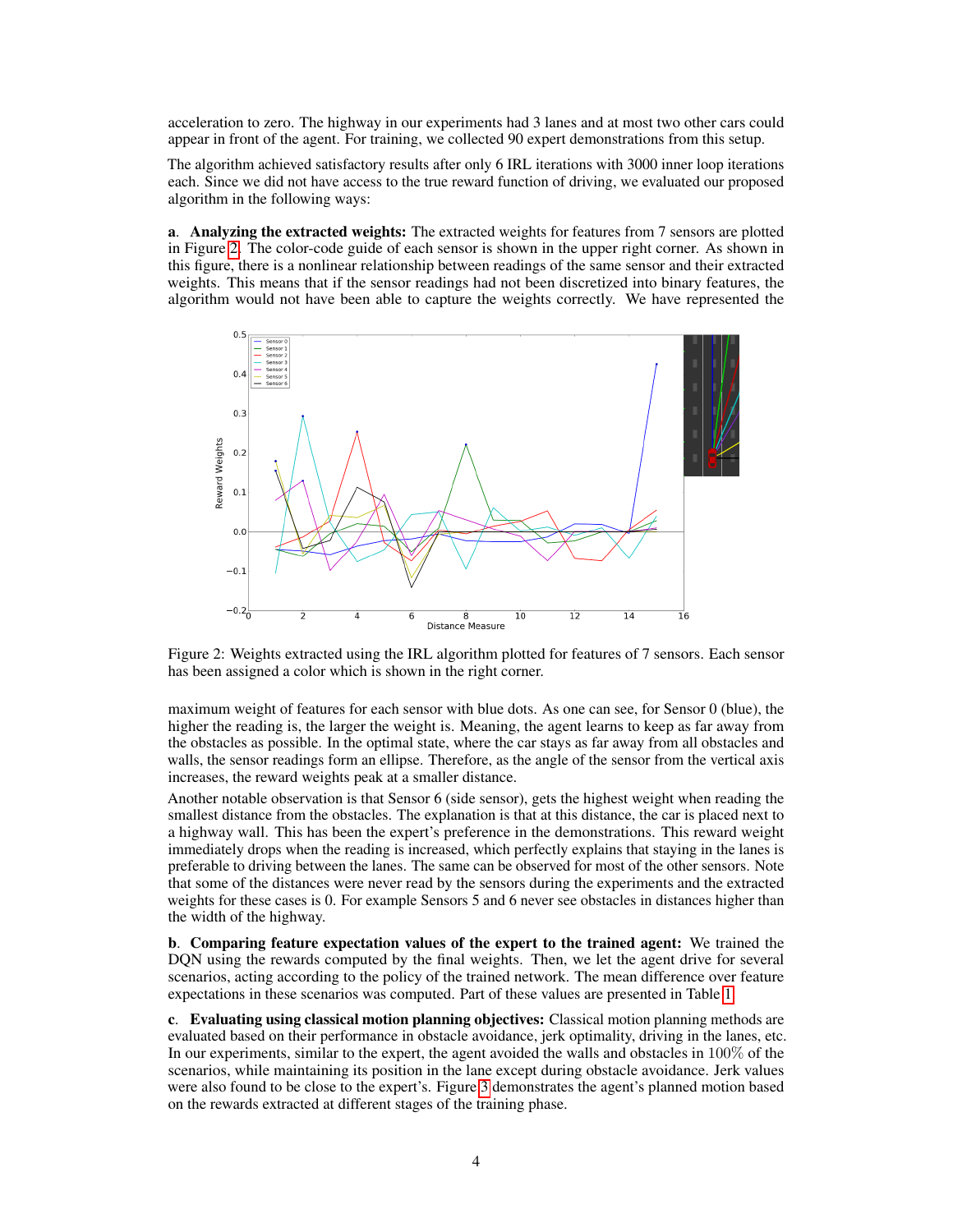

<span id="page-4-0"></span>Figure 3: The agent's motion when facing four particular scenarios during training. The top row depicts the planned motion after the first IRL iteration (with 3000 DQN inner iterations), the middle row after four and the bottom row after six IRL iterations.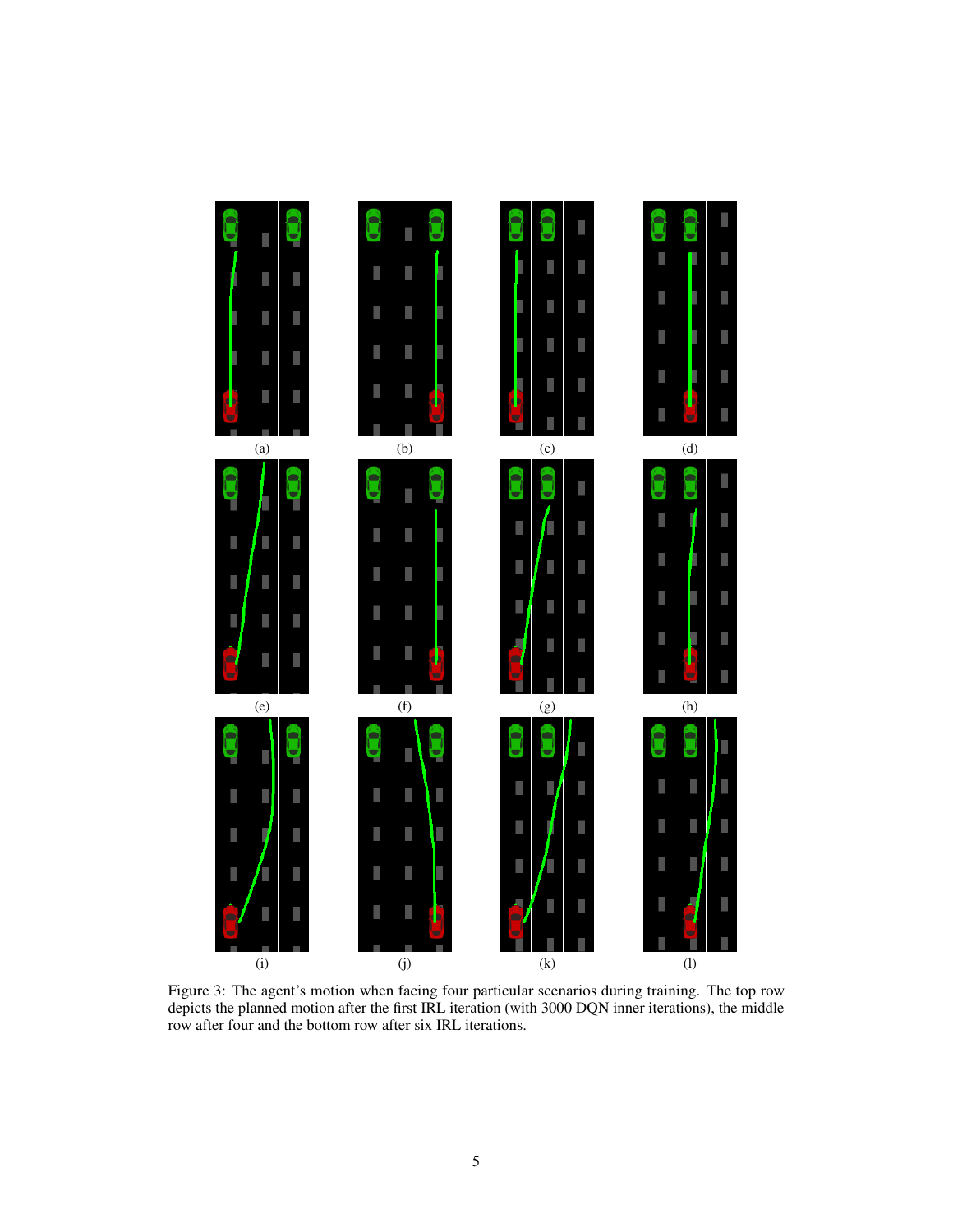|                                 |   | Sensor   |       |       |       |       |       |       |
|---------------------------------|---|----------|-------|-------|-------|-------|-------|-------|
|                                 |   | $\theta$ |       | 2     | 3     | 4     | 5     | 6     |
| $\hat{\mu}_A$<br>$ \hat{\mu}_E$ | 1 | 0.000    | 0.000 | 0.000 | 0.004 | 0.158 | 0.005 | 0.011 |
|                                 | 2 | 0.000    | 0.001 | 0.005 | 0.136 | 0.209 | 0.110 | 0.167 |
|                                 | 3 | 0.001    | 0.004 | 0.006 | 0.173 | 0.079 | 0.126 | 0.085 |
|                                 | 4 | 0.003    | 0.004 | 0.016 | 0.116 | 0.121 | 0.158 | 0.026 |
|                                 | 5 | 0.002    | 0.016 | 0.094 | 0.096 | 0.004 | 0.039 | 0.030 |
|                                 | 6 | 0.001    | 0.041 | 0.095 | 0.000 | 0.176 | 0.045 | 0.038 |
|                                 | 7 | 0.001    | 0.039 | 0.057 | 0.046 | 0.017 | 0.000 | 0.000 |
|                                 | 8 | 0.006    | 0.075 | 0.002 | 0.156 | 0.016 | 0.000 | 0.000 |

<span id="page-5-14"></span>Table 1: The absolute differences between the trained and expert mean feature expectations. Each column refers to one of the first 7 sensors and each row refers to one of the first 8 distance bins.

## 4 Conclusion

In this paper we proposed using Deep Q-Networks as the refinement step in Inverse Reinforcement Learning approaches. This enabled us to extract the rewards in scenarios with large state spaces such as driving, given expert demonstrations. The aim of this work was to extend the general approach to IRL. Exploring more advanced methods like Maximum Entropy IRL and the support for nonlinear reward functions is currently under investigation.

### References

- <span id="page-5-0"></span>[1] T. Kruse, A. K. Pandey, R. Alami, and A. Kirsch, "Human-aware robot navigation: A survey," *Robotics and Autonomous Systems*, vol. 61, no. 12, pp. 1726–1743, 2013.
- <span id="page-5-1"></span>[2] R. Triebel, K. Arras, R. Alami, L. Beyer, S. Breuers, R. Chatila, M. Chetouani, D. Cremers, V. Evers, M. Fiore, *et al.*, "Spencer: A socially aware service robot for passenger guidance and help in busy airports," in *Field and Service Robotics*. Springer, 2016, pp. 607–622.
- <span id="page-5-2"></span>[3] B. Okal and K. O. Arras, "Learning socially normative robot navigation behaviors with bayesian inverse reinforcement learning," 2016.
- <span id="page-5-3"></span>[4] M. Werling, J. Ziegler, S. Kammel, and S. Thrun, "Optimal trajectory generation for dynamic street scenarios in a frenet frame," in *Robotics and Automation (ICRA), 2010 IEEE International Conference on*. IEEE, 2010, pp. 987–993.
- <span id="page-5-4"></span>[5] H. Tehrani, K. Muto, K. Yoneda, and S. Mita, "Evaluating human & computer for expressway lane changing," in *2014 IEEE Intelligent Vehicles Symposium Proceedings*. IEEE, 2014, pp. 382–387.
- <span id="page-5-5"></span>[6] H. Tehrani, Q. H. Do, M. Egawa, K. Muto, K. Yoneda, and S. Mita, "General behavior and motion model for automated lane change," in *2015 IEEE Intelligent Vehicles Symposium (IV)*. IEEE, 2015, pp. 1154–1159.
- <span id="page-5-6"></span>[7] M. Bojarski, D. Del Testa, D. Dworakowski, B. Firner, B. Flepp, P. Goyal, L. D. Jackel, M. Monfort, U. Muller, J. Zhang, *et al.*, "End to end learning for self-driving cars," *arXiv preprint arXiv:1604.07316*, 2016.
- <span id="page-5-7"></span>[8] A. Y. Ng, S. J. Russell, *et al.*, "Algorithms for inverse reinforcement learning." in *Icml*, 2000, pp. 663–670.
- <span id="page-5-8"></span>[9] P. Abbeel and A. Y. Ng, "Apprenticeship learning via inverse reinforcement learning," in *Proceedings of the twenty-first international conference on Machine learning*. ACM, 2004, p. 1.
- <span id="page-5-9"></span>[10] D. Ramachandran and E. Amir, "Bayesian inverse reinforcement learning," *Urbana*, vol. 51, no. 61801, pp. 1–4, 2007.
- <span id="page-5-10"></span>[11] B. D. Ziebart, A. L. Maas, J. A. Bagnell, and A. K. Dey, "Maximum entropy inverse reinforcement learning." in *AAAI*, 2008, pp. 1433–1438.
- <span id="page-5-11"></span>[12] N. D. Ratliff, J. A. Bagnell, and M. A. Zinkevich, "Maximum margin planning," in *Proceedings of the 23rd international conference on Machine learning*. ACM, 2006, pp. 729–736.
- <span id="page-5-12"></span>[13] M. Wulfmeier, P. Ondruska, and I. Posner, "Deep inverse reinforcement learning," *arXiv preprint arXiv:1507.04888*, 2015.
- <span id="page-5-13"></span>[14] V. Mnih, K. Kavukcuoglu, D. Silver, A. A. Rusu, J. Veness, M. G. Bellemare, A. Graves, M. Riedmiller, A. K. Fidjeland, G. Ostrovski, *et al.*, "Human-level control through deep reinforcement learning," *Nature*, vol. 518, no. 7540, pp. 529–533, 2015.